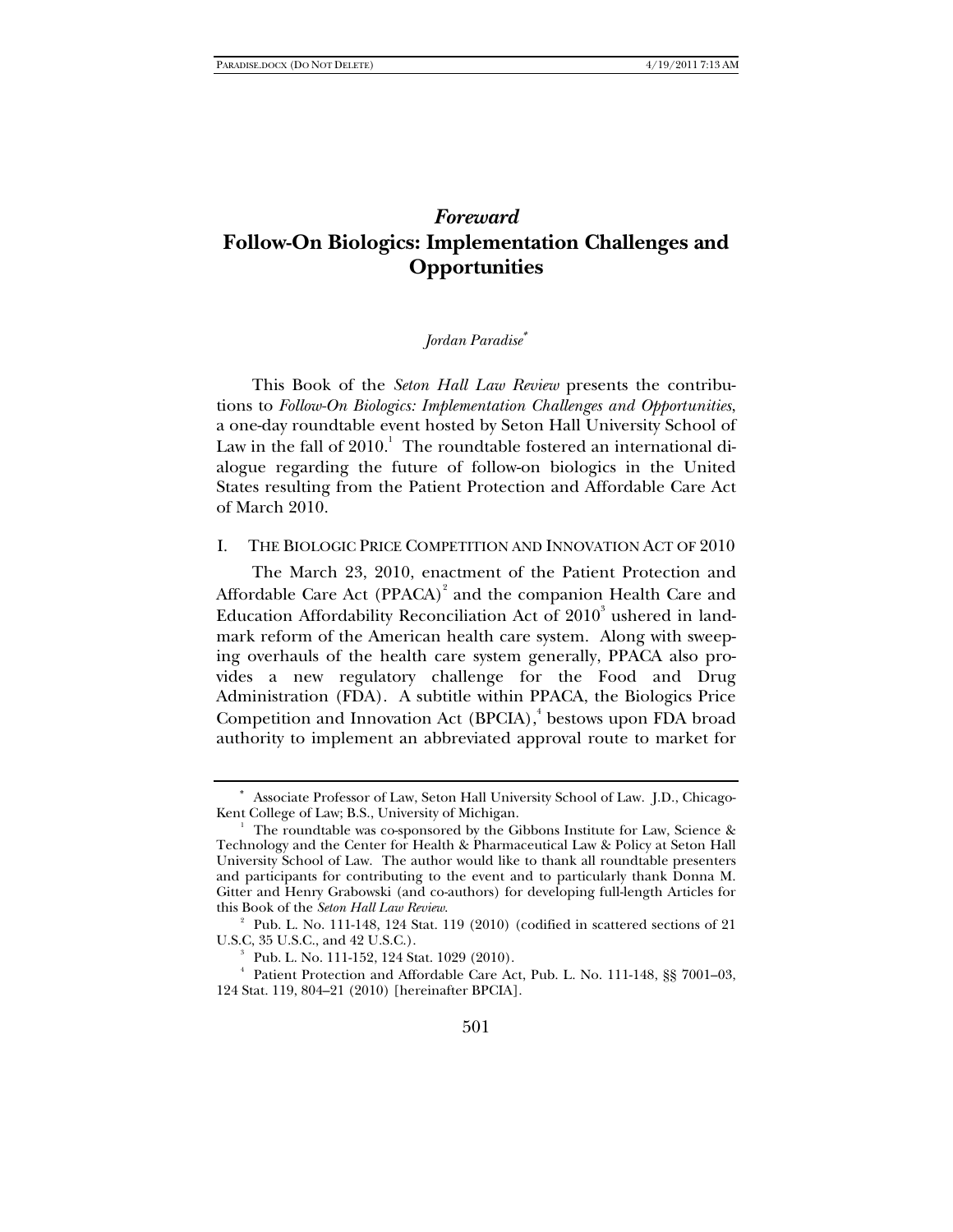biological products (also known as biologics) that are "biosimilar" to an existing marketed product.

This brief introduction will provide a basic comparison of biologics and conventional pharmaceutical drugs that will prove central to the FDA's development of this follow-on biologic pathway as well as specifically examine the content and scope of the BPCIA provisions and identify future challenges for the FDA. It will conclude by highlighting details of presentations during the roundtable held at the Seton Hall University School of Law and introduce the two resulting articles contained within this Book of the *Seton Hall Law Review*. 6

#### II. COMPARING BIOLOGICS AND PHARMACEUTICAL DRUGS

Biologics are medical products derived from living sources (animals, humans, and microorganisms) and include viruses, therapeutic serums, toxins and antitoxins, vaccines, blood and blood products, and cells, tissues and gene therapy products.<sup>7</sup> As described by the FDA, biological products are divided into a number of categories: allergenics, including allergen patch tests and allergenic extracts; blood and blood products, including blood, blood components, blood bank devices, and blood donor screening tests; cellular and gene therapy products, including gene-based and cell-based treatments; tissue and tissue products, including bone, skin, corneas, ligaments, tendons, and stem cells; vaccines; and xenotransplantation  $(transplantation of non-human cells, tissues, or organs).<sup>8</sup>$ 

<sup>5</sup> 42 U.S.C. § 262(i)(1) (Supp. IV 2010). The new follow-on biologics provisions create statutory mechanisms to provide for approval of a biological product that is "biosimilar" and/or "interchangeable" with a biologic reference product already on the market.  $\S 262(i)(3)$ . This status is to be based on whether a follow-on product is "highly similar" to the reference product.  $\S 262(i)(2)$ .

Henry Grabowski, Genia Long & Richard Mortimer, *Implementation of the Biosimilar Pathway: Economic and Policy Issues*, 41 SETON HALL L. REV. 511 (2011); Donna M. Gitter, *Informed by the European Union Experience: What the United States Can Anticipate and Learn from the European Union's Regulatory Approach to Biosimilars*, 41 SETON HALL L. REV. 559 (2011).

<sup>7</sup> § 262(i). A biological product is defined as

a virus, therapeutic serum, toxin, antitoxin, vaccine, blood, blood component or derivative, allergenic product, protein (except any chemically synthesized polypeptide) or analogous product, or arsphenamine or derivative of arsphenamine (or any other trivalent organic arsenic compound), applicable to the prevention, treatment, or cure of a disease or condition of human beings.

*Id.*

<sup>&</sup>lt;sup>8</sup> Transfer of Therapeutic Biological Products to the Center for Drug Evaluation and Re*search*, U.S. FOOD & DRUG ADMIN., http://www.fda.gov/CombinationProducts/ JurisdictionalInformation/ucm136265.htm (last visited Jan. 30, 2011).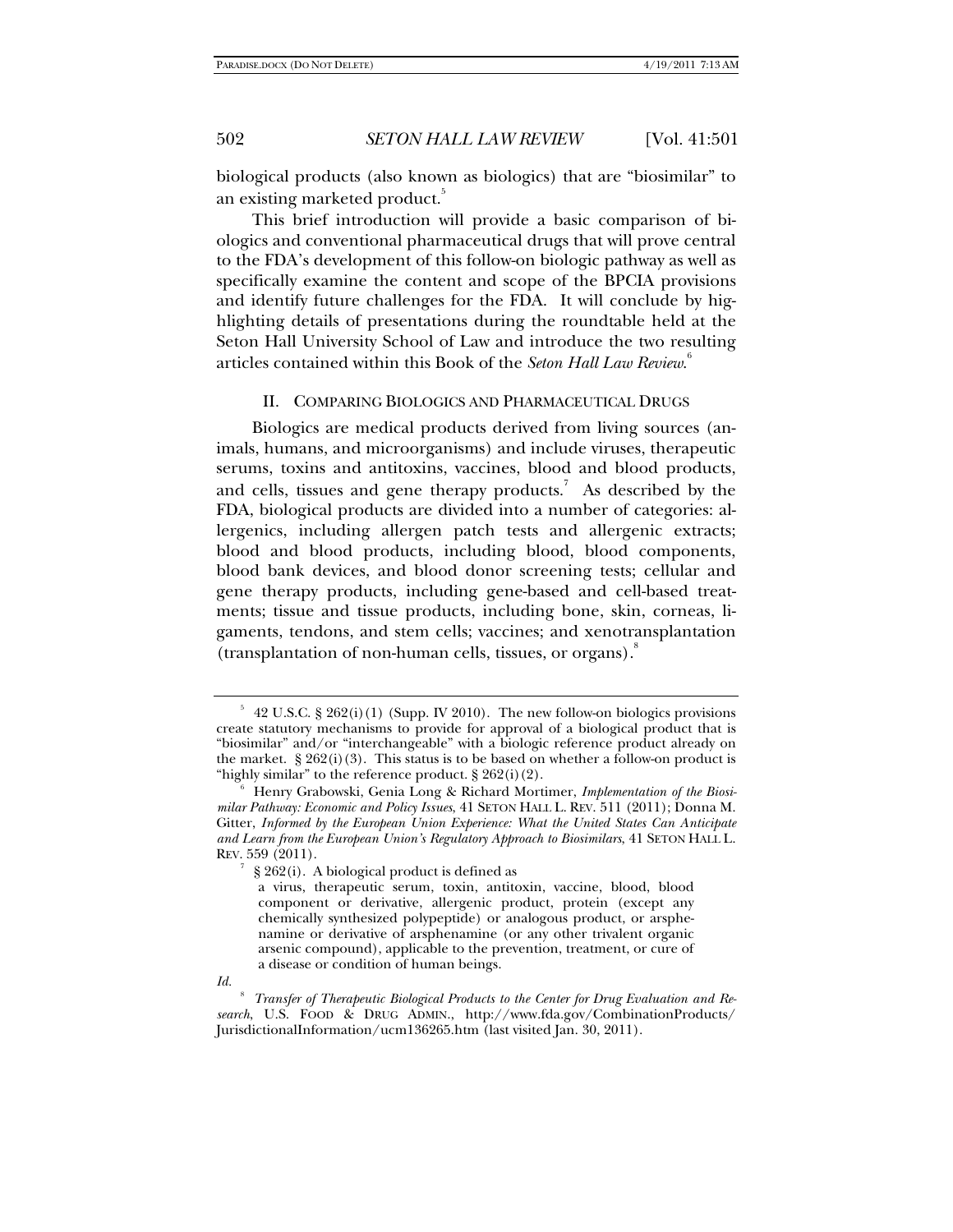Biologics differ from traditional pharmaceutical drugs in a number of ways—aside from their origination from living rather than chemically synthesized sources, they are also more complex macromolecular entities, they are typically manufactured using more sophisticated techniques, and they are more susceptible to variations in final product given manufacturing and storage conditions. Biologics consist of proteins whose structure is determined by four organizational levels: their amino acid sequence, their spatial configuration, any three-dimensional folding that occurs, and their interactions. The final product is largely dependent on manufacturing process used and there can be variation in biological activity due to media, temperature, and other interactions.<sup>10</sup> Approval is achieved through either the Center for Biologics Evaluation and Research or the Center for Drug Evaluation and Research (CDER) depending on product type.<sup>11</sup> The statutory authority for approval lies in the Public Health Services Act (PHSA).<sup>12</sup>

Conventional pharmaceutical drugs, on the other hand, are small molecules that are chemically synthesized and relatively simple to characterize compared to biologics.<sup>13</sup> They are approved through the New Drug Application (NDA) process overseen by CDER after proving safety and efficacy and fulfilling all other substantive requirements of the Food, Drug and Cosmetic Act  $(FDCA)^{14}$  Two abbreviated routes to market exist for new drugs within the FDCA—one of which is the generic route to market, or the Abbreviated New Drug Application  $(ANDA)$ .<sup>15</sup> In 1997, the Food and Drug Administration

<sup>9</sup>  *See* JUDITH A. JOHNSON, CONG. RESEARCH SERV., FDA REGULATION OF FOLLOW-ON BIOLOGICS 10 (Apr. 26, 2010), *available at* http://www.primaryimmune.org/ advocacy\_center/pdfs/health\_care\_reform/Biosimilars\_Congressional\_Research\_ Service\_Report.pdf.<br><sup>10</sup> *Id.* 

<sup>&</sup>lt;sup>11</sup> About the Center for Drug Evaluation and Research, U.S. FOOD & DRUG ADMIN., http://www.fda.gov/AboutFDA/CentersOffices/CDER/default.htm (last visited Jan. 30, 2011); *Center for Biologics Evaluation and Research (CBER) Responsibilities Questions and Answers*, U.S. FOOD & DRUG ADMIN., http://www.fda.gov/AboutFDA/ CentersOffices/CBER/ucm133072.htm (last visited Jan. 30, 2011).<br><sup>12</sup> 42 U.S.C. § 262(a) (Supp. IV 2010).<br><sup>13</sup> *See* [OHNSON, *supra* note 9, at Summ.

<sup>&</sup>lt;sup>14</sup> See Food, Drug and Cosmetic Act (FDCA), Pub. L. 75-717, § 505(b), 52 Stat. 1040 (1938) (codified at 21 U.S.C. § 355(b) (Supp. IV 2010)); *New Drug Application (NDA)*, U.S. FOOD & DRUG ADMIN., http://www.fda.gov/Drugs/ DevelopmentApprovalProcess/HowDrugsareDevelopedandApproved/Approval

 $A_{15}$  These two routes are the ANDA and the § 505(b)(2) process set out in FDCA § 505(j) and § 505(b)(2). 21 U.S.C. §§ 355(j), 355(b)(2). Over the counter (OTC) drugs adhering to an OTC Monograph can enter the market without the new drug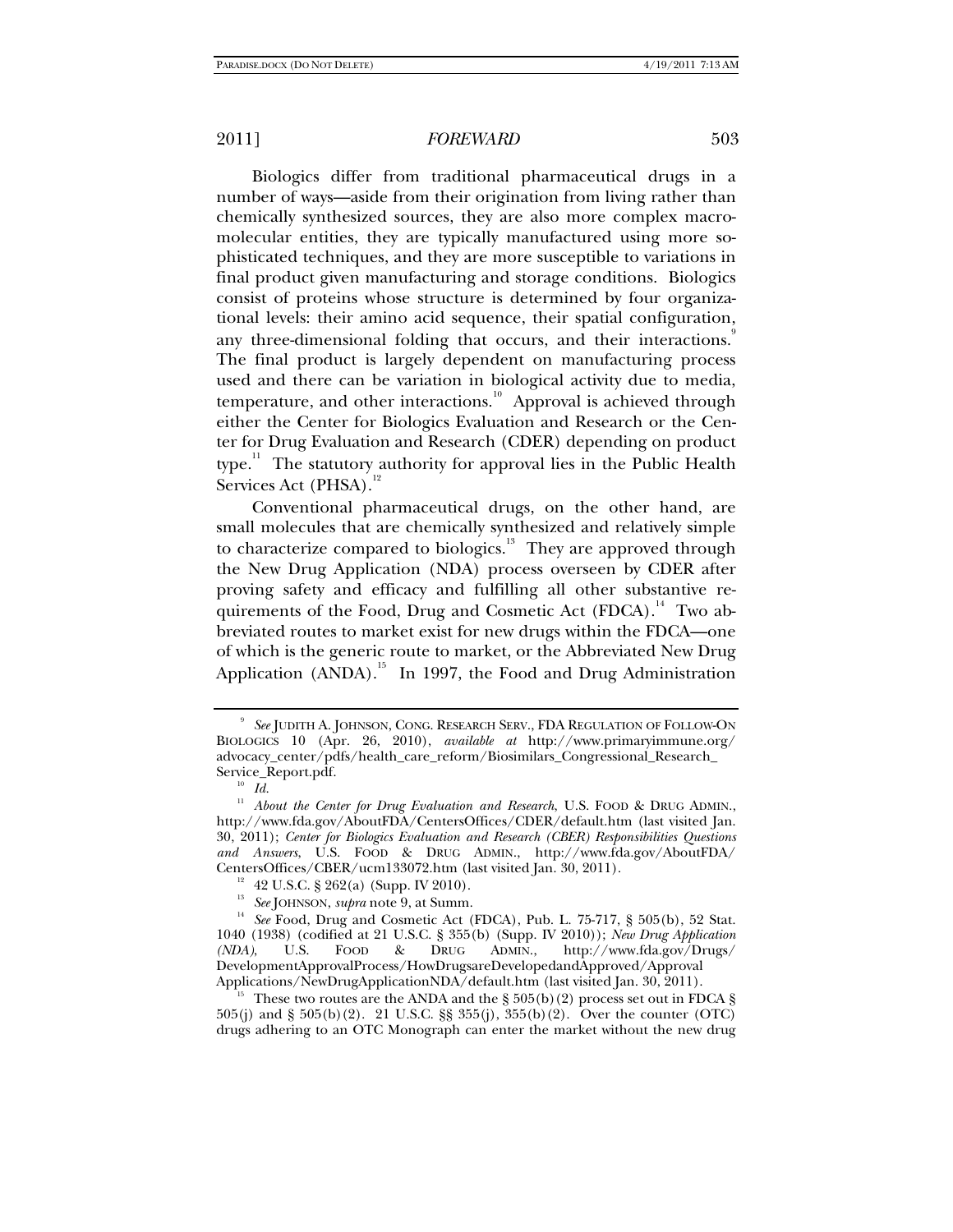Modernization Act amended both the PHSA and FDCA to create uniformity in the NDA and Biologics License Application (BLA) approval processes, yet they remain under separate statutory authority.<sup>16</sup> A BLA is issued by the FDA after finding that the product is safe, pure, and potent and that the manufacturing facility assures this;<sup>17</sup> it thus incorporates classic FDCA provisions and structures of investigational new drug applications (INDs) for initiation and progress of clinical trials and similar measures of safety and efficacy of NDAs, including good manufacturing practices and post-market mechanisms.

Despite the parallels in the NDA approval process for pharmaceutical drugs<sup>18</sup> and the BLA approval process for biologics, $\frac{19}{19}$  the statutory and regulatory mechanisms permitting generic approval, market exclusivity and patent exclusivity provisions did not previously exist for biologics due to the bifurcated statutory authority—the drug approval process residing in the FDCA and the biologics approval pathway residing in the PHSA. Previous implementation of the ANDA (generic drug) process amended the FDCA, not the PHSA, and thus the abbreviated approval pathway and accompanying patent and exclusivity provisions of the Hatch-Waxman Act of 1984 did not cover biologics.<sup>20</sup> The core requirement for generic drug sponsors utilizing the ANDA route is to show "bioequivalence" to the pioneer drug based on comparison studies rather than extensive clinical trials

<sup>16</sup> See Food and Drug Administration Modernization Act (FDAMA) of 1997, Pub. L. 105-115, § 112, 111 Stat. 2296.

<sup>17</sup> 42 U.S.C. § 262(a)(2)(C)(i) (Supp. IV 2010).

 $^{18}\,$  A drug is defined as:

(A) articles recognized in the official U.S. Pharmacopeia, . . . and (b) articles intended for use in the diagnosis, cure, mitigation, treatment, or prevention of disease in man or other animals; and (c) articles (other than food) intended to affect the structure or any function of the body of man or other animals; and (d) articles intended for use as a component . . . .

FDCA §  $201(g)(1)$ . A new drug is defined as:

(1) Any drug (except a new animal drug or an animal feed bearing or containing a new animal drug) the composition of which is such that the drug is not generally recognized, among experts qualified by scientific training and experience to evaluate the safety and effectiveness of drugs, as safe and effective for use under the conditions prescribed, recommended, or suggested in the labeling . . . .

 $\S 201(p)(1)$ .<br><sup>19</sup> 42 U.S.C. § 262 (Supp. IV 2010).

<sup>20</sup> See FDCA, Pub. L. 75-717, § 505(j). This legislation implemented the generic drug approval process and related exclusivity incentives. *Id.* 

process, as they are regarded as "generally recognized as safe and effective." 21 CFR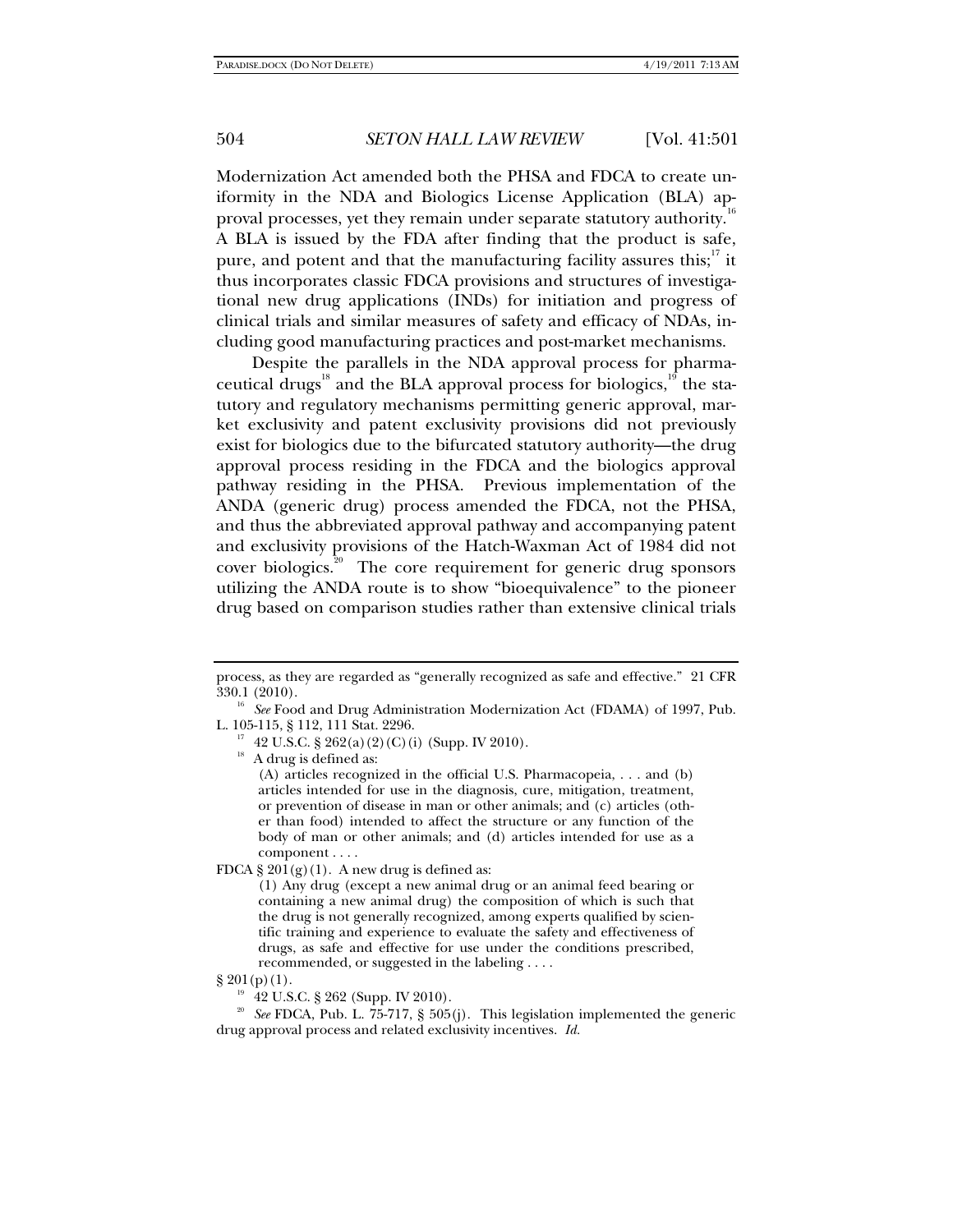showing safety and efficacy required in the NDA process. $21$  The ANDA process allows a generic drug sponsor to enter the market subject to certain patent certifications that directly assert that a pioneer drug is invalid or unenforceable.<sup>22</sup> The first successful generic sponsor to assert such a certification in their ANDA application receives 180 days of exclusivity during which another generic version cannot enter the market.<sup>23</sup>

The lack of an abbreviated approval process for biologics prior to the BPCIA has assured pioneer biologics a long term of patent protection and financial profit. The Federal Trade Commission reports that in 2007 alone Americans spent \$40.3 billion on biologics (out of a total \$286.5 billion for prescription drugs), with an individual cost of common treatments for rheumatoid arthritis and breast cancer costing patients  $$20,000$  and  $$48,000$  per year, respectively.<sup>24</sup> A *New York Times* Op-Ed offers that some biologics exceed \$200,000 per year.<sup>25</sup> That same article reports that biologics, on average, cost twenty-two times that of ordinary drugs and that the six top-selling biologics make up  $43\%$  of the Medicare Part B drug budget.<sup>26</sup> Given that the first generic pharmaceutical drug to enter the market generally offers a price discount 25% lower than pioneer (rising to 80% price discount with multiple generics on the market),<sup>27</sup> the hope is that a follow-on biologics pathway will provide similar savings.

### III. CONCEPTS OF "BIOSIMILARITY"

Driven largely by the decades-long debate on the rising costs of biologics, the BPCIA is aimed at curbing these costs both to consumers and federal reimbursement schemes by creating a generic-like route to market for biosimilar biological products.<sup>26</sup> The BPCIA

<sup>&</sup>lt;sup>21</sup> § 505(j)(2)(A)(iv).

<sup>&</sup>lt;sup>22</sup> § 505(j)(2)(A)(i)–(viii).

<sup>&</sup>lt;sup>23</sup> § 505(j)(2)(A)(iii)–(iv).

<sup>&</sup>lt;sup>24</sup> FED. TRADE COMM'N, EMERGING HEALTH CARE ISSUES: FOLLOW-ON BIOLOGIC DRUG COMPETITION, at i (2009) [hereinafter FTC REPORT], *available at*  http://www.ftc.gov/os/2009/06/P083901biologicsreport.pdf. The report provides that patients pay \$20,000/year for Remicade (for treatment of Rheumatoid arthritis) and \$48,000/year for Herceptin (for treatment of breast cancer). *Id.* 25 Anthony D. So & Samuel L. Katz, Op-Ed, *Biologics Boondoggle*, N.Y. TIMES, Mar.

<sup>8, 2010,</sup> at A23. This article reports that patients pay \$200,000/year for Cerezyme (for treatment of Gaucher disease). *Id.* 

 $^{26}$  *Id.*<br><sup>27</sup> FTC REPORT, supra note 24, at 12.

<sup>&</sup>lt;sup>28</sup> See Implementation of the Biologics Price Competition and Innovation Act of 2009, U.S. FOOD & DRUG ADMIN., http://www.fda.gov/Drugs/GuidanceCompliance RegulatoryInformation/ucm215089.htm (last visited Feb. 2, 2011). Some argue fol-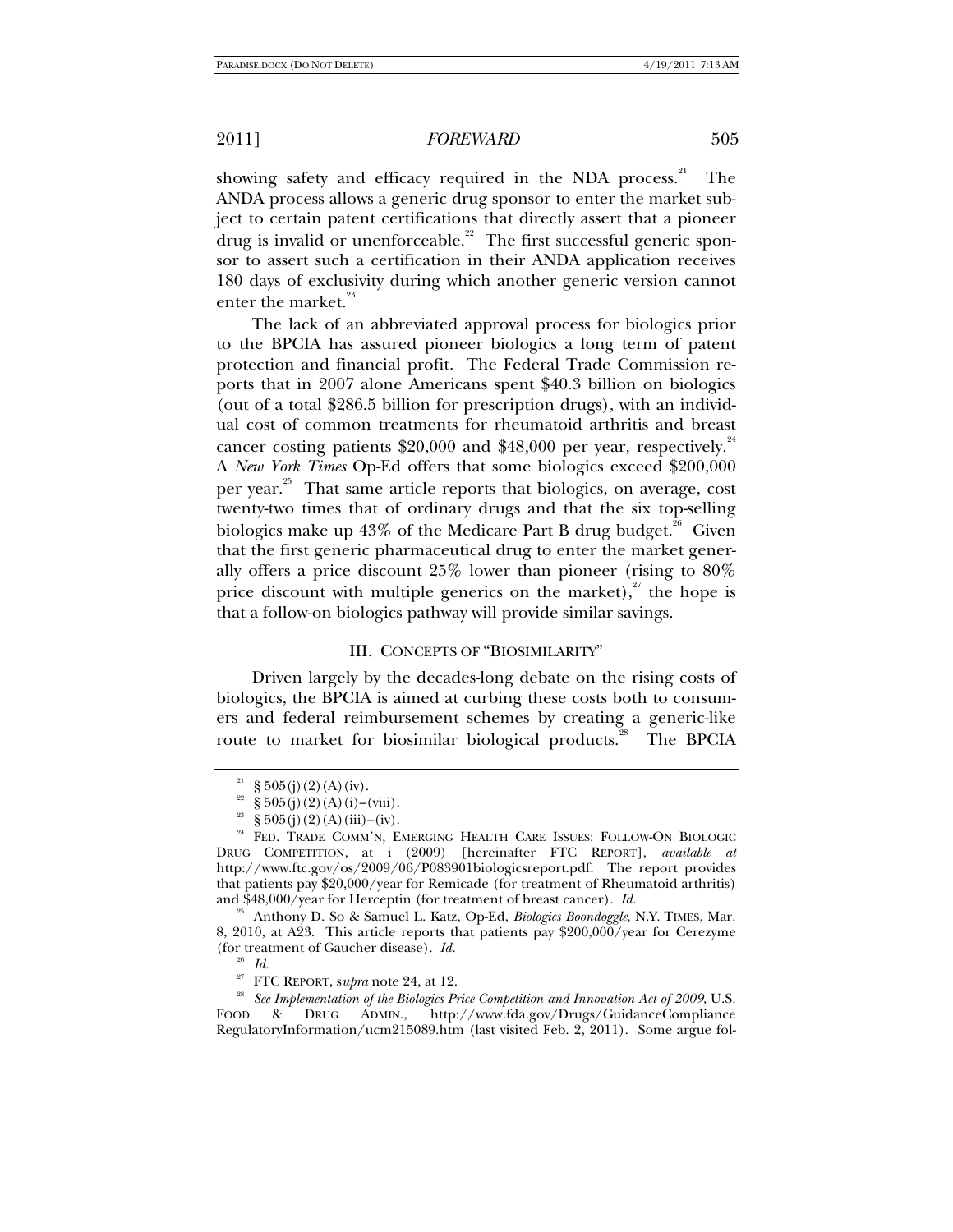creates an approval pathway for submission of a BLA for a "biosimi $lar''$  and/or "interchangeable" biologic.<sup>29</sup> Biosimilarity is defined within the legislation to mean that "the biological product is highly similar to the reference product notwithstanding minor differences in clinically inactive components," and "there are no clinically meaningful differences between the biological product and the reference product in terms of  $\dots$  safety, purity, and potency.<sup>"30</sup> Interchangeability is defined to mean that the requirements for "biosimilarity" are fulfilled and the biological product "may be substituted for the reference product without the intervention of the health care provider who prescribed the reference product."<sup>31</sup>

While the specific details of the new process have been left to the FDA, Congress provided some general guidance. The biosimilarity BLA application content must include analytical studies, animal studies, and a clinical study or studies with the following requirements: they must have the same mechanism(s) of action for condition(s) of use that "have been previously approved for the reference product": they must have the same route of administration, dosage form, and strength; and the facility must assure the development of a safe, pure, and potent product.<sup>32</sup> However, the legislation also specifically gives FDA discretion to decide requirements on a case-by-case basis.<sup>33</sup> For a finding of interchangeability, the BLA application content must be biosimilar *plus* include a showing of the expectation to provide the same clinical result as the reference product in any given patient $34$  and a showing that where "administered more than once to an individual, the risk in terms of safety of diminished efficacy of alternating or switching between use of the biological product and the

low-on biologics should not be referred to as "generic" biologics due to the differences in characteristics described above. *See* Susan Aldridge, *Why Biosimilars Are Not True Generics*, PHARMACEUTICAL TECHNOLOGY EUROPE, June 1, 2007, http://pharmtech.findpharma.com/pharmtech/Biopharmaceuticals/Whybiosimilars-are-not-true-generics/ArticleStandard/Article/detail/435320. The phrase "highly similar" as laid out in the BPCIA is not the same as "bioequivalence" as utilized in generic determinations. Federal regulations define bioequivalence as "the absence of a significant difference in the rate and extent to which the active ingredient or active moiety in pharmaceutical equivalents or pharmaceutical alternatives becomes available at the site of drug action when administered at the same molar dose under similar conditions in an appropriately designed study." 21 C.F.R. §  $320.1(e)$  (2010).<br><sup>29</sup> 42 U.S.C. § 262(i)(1) (Supp. IV 2010).

 $rac{30}{31}$  § 262(i)(2).

 $\S 262(i)(3)$ .

<sup>&</sup>lt;sup>32</sup> § 262(k)(2)(A)(i).<br><sup>33</sup> § 969(b)(9)(A)(i).

 $§ 262(k)(2)(A)(ii).$ 

 $34 \text{ }$  § 262(k)(3).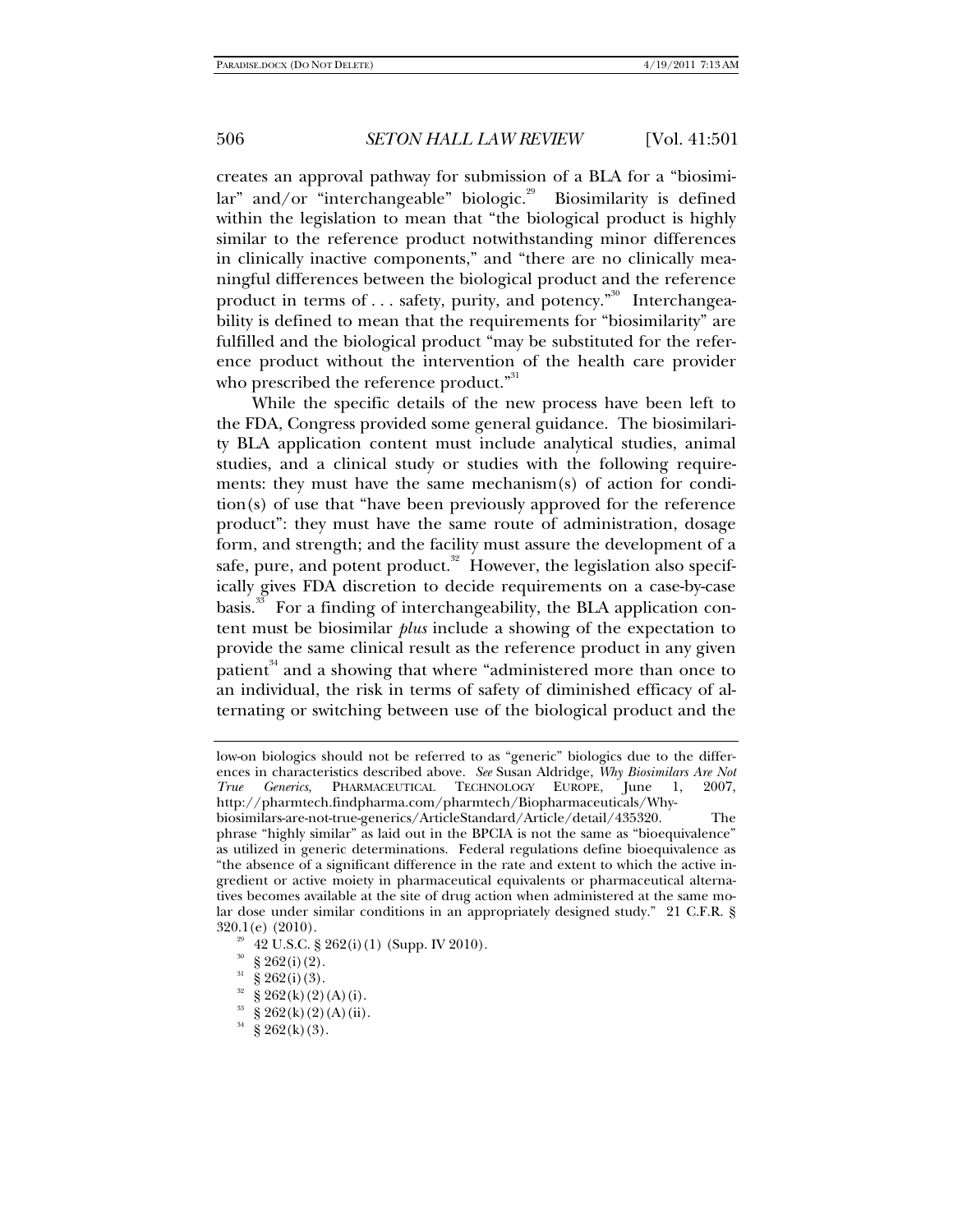reference product is not greater than the risk of using the reference product without such alternation or switch."<sup>35</sup>

The BPCIA sets out to accomplish the development of the follow-on biologic provisions through several key mechanisms. First, the Secretary of the Department of Health and Human Services, partnering with the Commissioner of the FDA, is authorized to issue "guidance" regarding standards and criteria and implement approval processes utilizing public comment.<sup>36</sup> The BPCIA also creates a process for the resolution of patent disputes, including disclosure requirements for biosimilar applicants to the pioneer biologic and an ensuing back and forth system of patent status and litigation assessment.<sup>37</sup> There are a number of incentives to encourage follow-on development, including a twelve-year period of market exclusivity for pioneer biologics,<sup>38</sup> a one-year period of exclusivity for the first product deemed "interchangeable" to a pioneer biologic, $\frac{39}{3}$  and an additional six months of exclusivity for pediatric studies.<sup>40</sup> However, the exact type of exclusivity available under the BPCIA is currently open for debate. In public notifications and requests for comment, the FDA has interpreted the language of the BPCIA to provide for 12 years of market exclusivity, while some members of Congress and industry argue that it provides either for 12 years of data exclusivity or four years of data exclusivity followed by eight years of market exclusivity.<sup>41</sup> Specifically, the statute provides that applications "may not be submitted to the Secretary until the date that is four years after the date on which the reference product was first licensed" and that approval "may not be made effective . . . until the date that is 12 years after the date on which the reference product was first licensed."<sup>42</sup>

Aside from deciphering the expansive legislative language contained within the BPCIA, core challenges for the FDA will be determining appropriate scientific and technical measures for comparison between the pioneer biologic and the "biosimilar" product, selecting how to implement regulatory mechanisms and procedures (either

<sup>&</sup>lt;sup>35</sup> 42 U.S.C. § 262(k)(4)(A)–(B) (Supp. IV 2010).

 $\frac{36}{37}$  § 262(k)(8).

 $$262(l).$ 

 $\S 262(k)(7)(A)$ .

 $\S 262(k)(6)(A)$ .

 $^{40}$  § 262(m)(2)(A).

<sup>41</sup> Alicia Mundy, *Firms Push for Biotech Generics*, WALL ST. J., Jan. 26, 2011, http://online.wsj.com/article/SB10001424052748704013604576104413760150024.h tml; Derrick Gingery, *Biosimilars Exclusivity Tug-of-War Brewing in the Mail; Can a Letter Add Eight Years to Reviews?,* PINK SHEET, Jan. 31, 2011, at 9.<br><sup>42</sup> PHSA, §351(k)(7)(A)–(C)(2010)(codified at 42 U.S.C. §262(k)(7)(A)–(C)).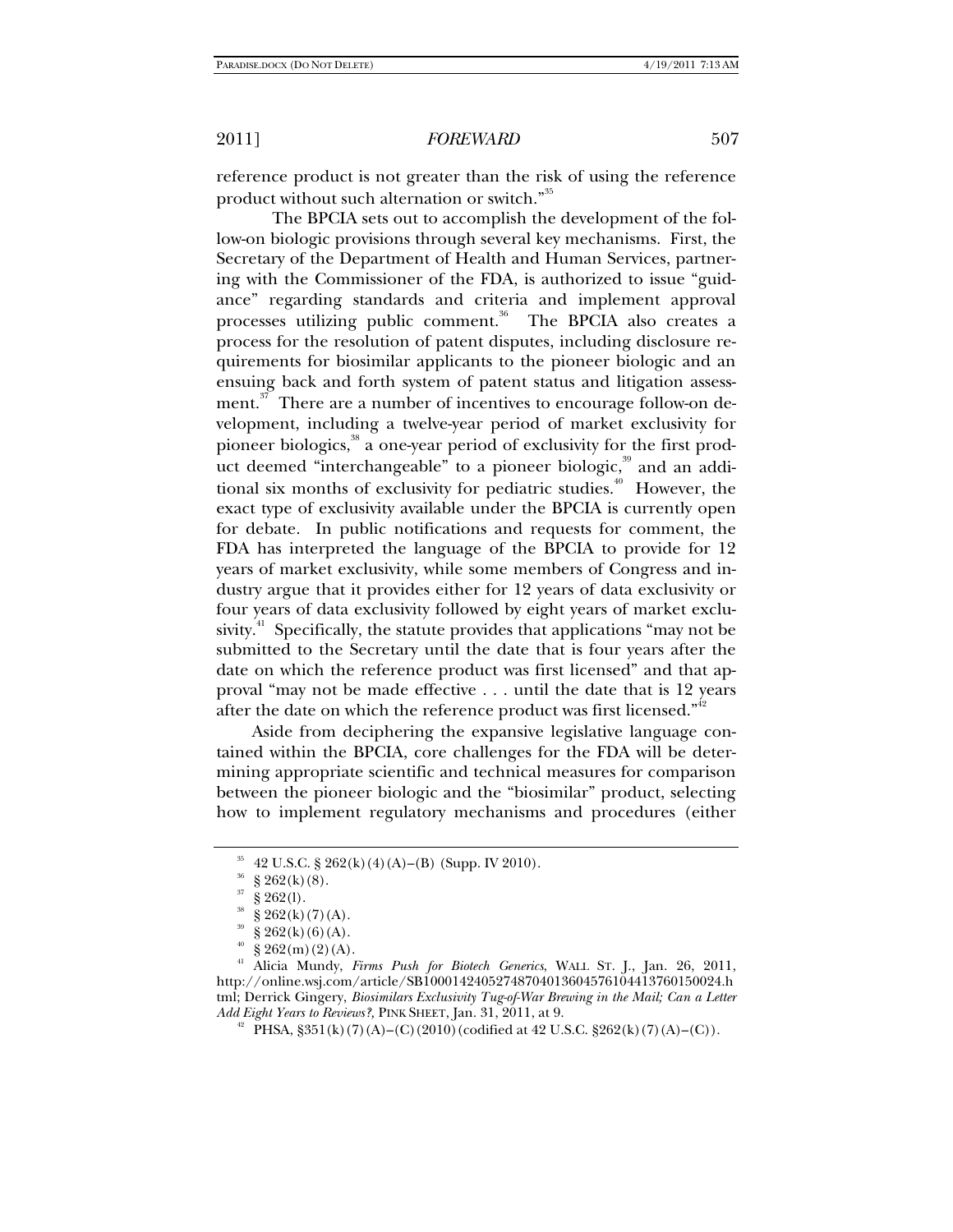through rulemaking, guidance documents, or on a case-by-case basis), and navigating its role in the novel patent and exclusivity provisions.

### IV. SETON HALL UNIVERSITY SCHOOL OF LAW ROUNDTABLE

On October 29, 2010, Seton Hall University School of Law hosted a roundtable event addressing the BPCIA provisions and the future of the new biosimiliar pathway, entitled "Follow-On Biologics: Implementation Challenges and Opportunities." Roundtable participants represented a range of perspectives and professional disciplines spanning law, science, health, economics, and public policy. The event examined the current legal status of follow-on biologics, specifically exploring the legislative provisions; scientific and regulatory distinctions between the established generic drug approval processes and the new yet to be determined approval process for follow-on biologics, focusing on differences between traditional pharmaceutical drugs and biologics based on size, characteristics, complexity, manufacturing processes, reproducibility, and concepts of similarity and interchangeability; comparisons of the BPCIA with international oversight of follow-on biologics in the European Union; market and patent exclusivity concerns, particularly Hatch-Waxman issues; and overarching concerns for industry and consumers.

National and international experts kicked off the event with plenary presentations on various aspects of the legislation that promise to pose challenges to the existing oversight regime for biological products in the United States. In order to frame the discussion, Dr. Falk Ehmann, M.D., Ph.D., M.Sc. (Scientific Secretariat of the European Medicines Agency's Biosimilar Working Party; Safety & Efficacy of Medicines Sector, Human Medicines Development and Evaluation Unit), presented on "Biosimilars in the European Union: From Legislation to Future Challenges—Experiences and Perspectives." He highlighted the core implementation mechanisms, current scientific questions, and future goals for the European Union, which has had a follow-on biologic pathway since 2005. Suzanne Drennon Munck, J.D. (Counsel for Intellectual Property for the Federal Trade Commission), spoke on the topic of "Follow-On Biologics: A Federal Trade Commission Perspective," providing background on FTC activity and its position on the follow-on pathway to market, focusing on her own perspective of barriers to competition introduced with the patent resolution process and patent exclusivity periods in the new legislation. Dr. Henry Grabowski, Ph.D. (Professor of Economics and Director of the Program in Pharmaceuticals and Health Economics at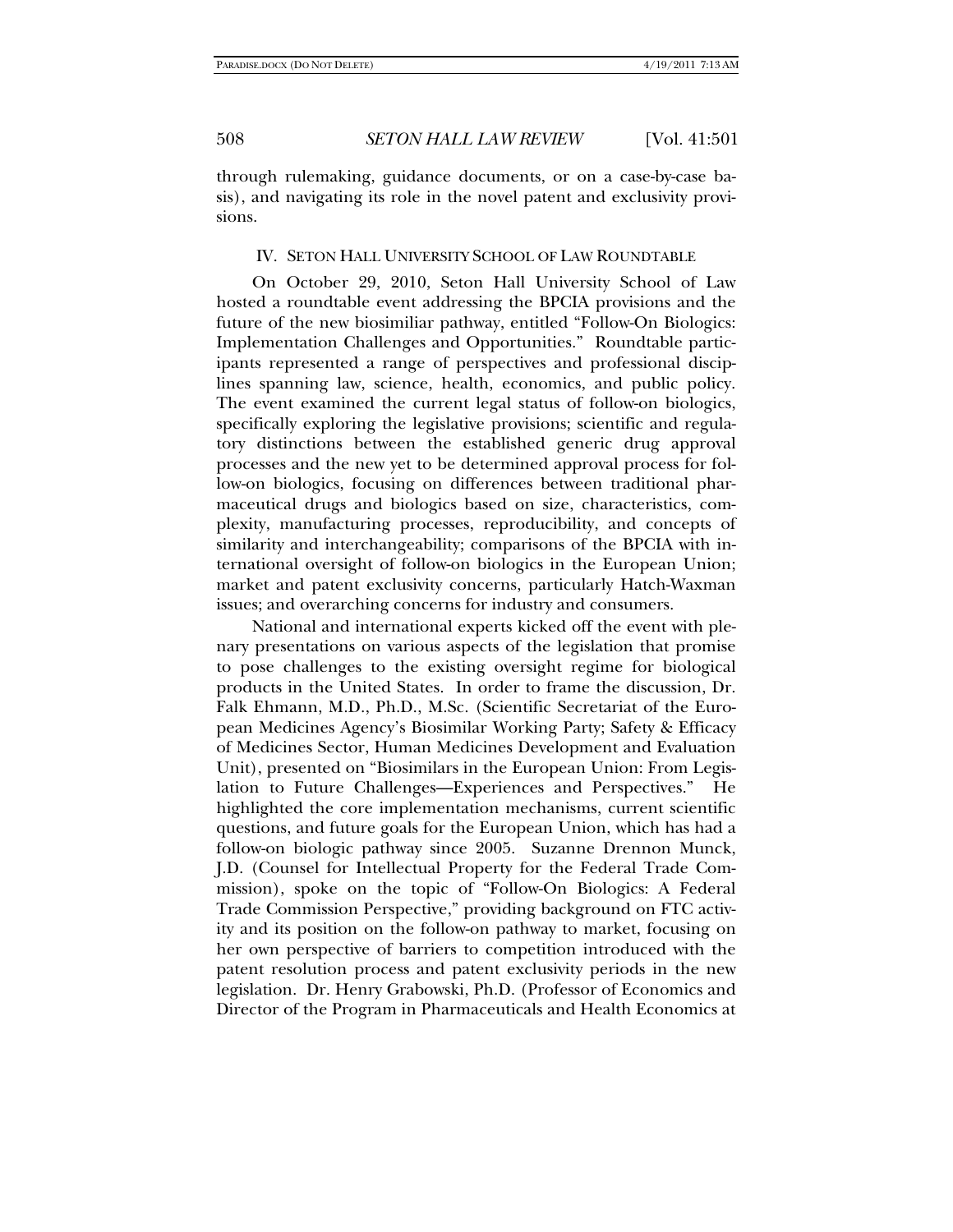Duke University), discussed "Implementation of the Biosimilar Pathway: Economic and Policy Issues," offering an economic analysis of the effects of the new follow-on provisions, specifically examining health care cost savings and innovation incentive aspects of the BPCIA's data and patent exclusivity provisions.

The afternoon consisted of a traditional roundtable format, allotting time to seven expert panelists to present among colleagues and actively discuss particular aspects of the follow-on provisions with both the morning plenary presenters and the audience. Jill Deal, J.D. (Partner at Venable LLP), forecasted FDA moves using generic Enoxapirin (Lovenox®) as a case study.<sup>43</sup> Phil Katz, J.D. (Partner and Practice Area Leader of Pharmaceuticals & Biotechnology at Hogan Lovells), examined current FDA activity and future concerns confronted by the FDA in implementing the new legislation.<sup>44</sup> Dr. William M. Egan, Ph.D. (Vice President of PharmaNet Consulting), discussed a variety of technical and scientific questions regarding "highly similar" measures and "interchangeability" including adequacy of international naming standards.<sup>45</sup> Reza Green, Ph.D., J.D. (Chief Intellectual Property Counsel of Novo Nordisk), examined the back-andforth patent disclosure mechanisms in the BPCIA, discussing difficulties for both the pioneer biologic and the follow-on biologic sponsor in the areas of confidentiality, pre-litigation admissions, and preexisting licensing agreements.<sup>46</sup> Chris Holman, Ph.D., J.D. (Associate Professor of Law at the University of Missouri-Kansas City School of Law), assessed the landscape of biologic patents, comparing and contrasting them with patents for conventional pharmaceutical drugs.<sup>47</sup> Nathan Cortez, J.D. (Assistant Professor of Law at Southern Methodist University Dedman School of Law), mapped the international legal authority for post-marketing and pharmacovigilence for follow-on biologics in the European Union, Japan, and Canada.<sup>48</sup> Donna Gitter, J.D. (Associate Professor of Law at Baruch College, The City Uni-

<sup>&</sup>lt;sup>43</sup> The presentation was entitled "Where is FDA Likely to Go: Enoxapirin Sodium (Lovenox®) as a Possible Case Study."

 $^{44}$  The presentation was entitled "Open Issues Confronted by FDA."

<sup>&</sup>lt;sup>45</sup> The presentation was entitled "Biosimilars, Interchangeable Biosimilars, and the U.S. Legislation."

<sup>&</sup>lt;sup>46</sup> The presentation was entitled "The Patent Dance: Follow-On Biologics Patent Disclosure Process." 47 The presentation was entitled "The Role of Patents in Maintaining Market Ex-

clusivity for Biologics." 48 The presentation was entitled "Charting the Global Trend towards Biosimi-

lars."